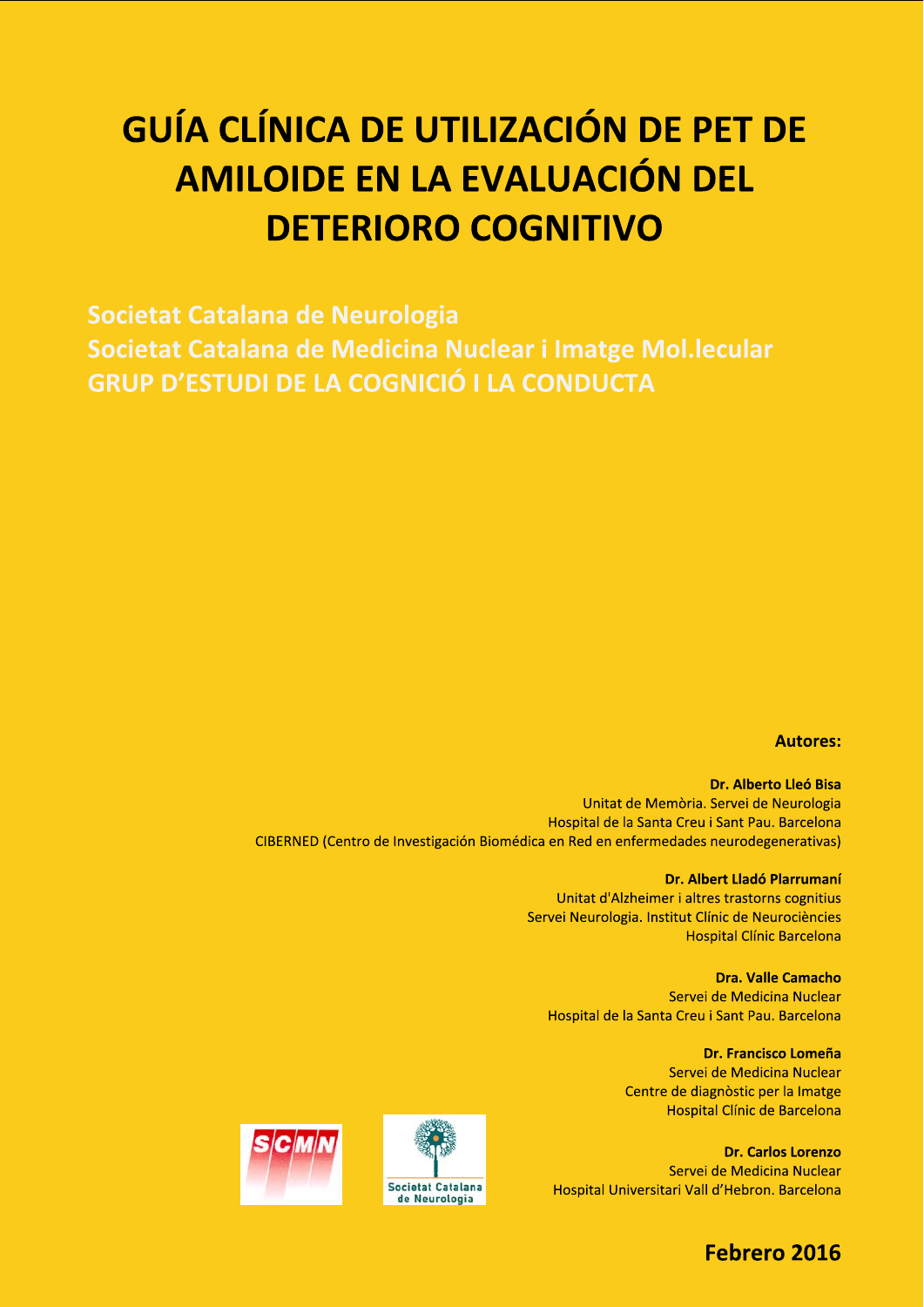En los últimos años se han desarrollado varios trazadores de tomografía por emisión de positrones (PET) para la detección de patología amiloide a nivel cerebral, técnicas que pueden ser de utilidad en la evaluación de pacientes con alteraciones cognitivas. Los trazadores aprobados por parte del Ministerio de Sanidad son Amyvid<sup>®</sup> (<sup>18</sup>F-Florbetapir, febrero del 2014), Neuraceq<sup>®</sup> (<sup>18</sup>F-Florbetaben, julio del 2014) y Vizamyl® (<sup>18</sup>F-Flutemetamol, junio del 2015). A pesar que no existen estudios comparativos entre los distintos trazadores, los resultados publicados por separado muestran que todos aportan una información similar.

La disponibilidad de dichas técnicas en nuestro entorno y su elevado coste, hace necesaria la elaboración de guías para ayudar a los clínicos en su uso.

Recientemente, la Asociación Americana de Alzheimer junto con la Sociedad Americana de Medicina Nuclear han publicado unas guías internacionales sobre el uso apropiado de la PET de amiloide (1,2). La Sociedad Española de Neurología junto con la Sociedad Española de Medicina Nuclear e Imagen Molecular (SEMNIM) han publicado unas recomendaciones de uso de la PET en pacientes con enfermedades neurodegenerativas asociadas a demencia (3).

Por otro lado, la estructura y financiación sanitaria en Cataluña difiere en muchos aspectos de la estadounidense e incluso de la estructura sanitaria del estado español. Por este motivo, este documento pretende ser una herramienta general y de utilidad práctica que recoja las recomendaciones de otras guías adaptándolas al entorno y sistema sanitario en Cataluña.

### Preámbulo

Hay que tener en cuenta los siguientes aspectos referentes a la PET de amiloide.

- Una PET de amiloide positiva no es equivalente ni suficiente para realizar un diagnóstico de Enfermedad de Alzheimer (EA) dado que por si sola no indica si el deterioro cognitivo del paciente es secundario a una EA. Por este motivo, la caracterización del síndrome clínico y la exclusión de otras causas de deterioro cognitivo son aspectos cruciales.
- A pesar que existen numerosos estudios que demuestran la eficacia de la PET de amiloide para descartar la patología asociada a la EA, el impacto de la prueba sobre el cambio en el manejo clínico y como la información derivada afecta al pronóstico del paciente no está bien establecido. Teniendo en cuenta esta premisa, un incremento en el grado de certeza en el diagnóstico de una enfermedad actualmente incurable como es la EA, puede tener ventajas como permitir un mejor manejo terapéutico en las fases iniciales de la enfermedad, definir el pronóstico de un modo más preciso y proporcionar información de mayor calidad al paciente y su familia a la vez que podría permitir al paciente tomar decisiones de forma autónoma sobre su futuro en fases en las que aún es capaz de hacerlo.
- Teniendo en cuenta el coste de esta prueba y las implicaciones del resultado, se recomienda que sea solicitada por un experto en trastornos cognitivos y de la conducta. Un motivo sobreañadido es que, como se ha mencionado previamente, la PET de amiloide por si sola no es suficiente para realizar el diagnóstico de EA. Es decir, la prueba solo detecta la presencia de depósitos de  $\beta$ -amiloide y es la combinación de este resultado junto con una sintomatología clínica concreta la que puede ayudar a un diagnóstico incrementando su grado de certeza. Las guías internacionales (1,2) definen un especialista experto en demencias como aquel médico con una formación especializada en neurología, psiguiatría o geriatría con una experiencia asistencial en la evaluación y seguimiento de pacientes con trastornos cognitivos.
- La PET de amiloide debe realizarse en centros de Medicina Nuclear y su interpretación ha de realizarla un médico especialista en medicina nuclear con entrenamiento específico para estudios de PET de amiloide. La lectura debe realizarse de forma estandarizada acorde con las guías proporcionadas por la empresa proveedora del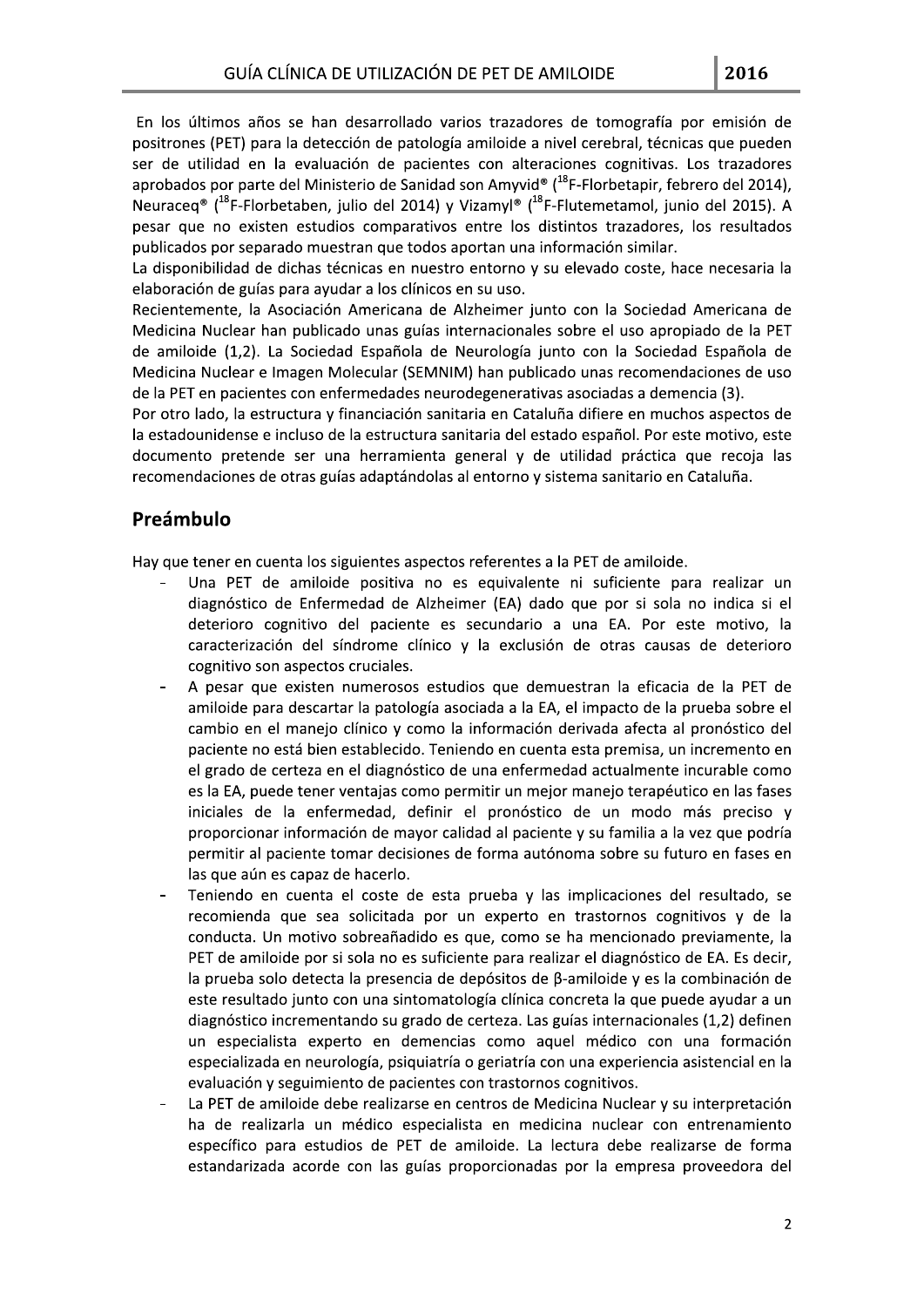radiofármaco. En la conclusión del informe se deberá indicar si la prueba es positiva (presencia de placas de amiloide corticales) o negativa (ausencia de placas de amiloide corticales).

- Estas guías hacen referencia al uso clínico de la PET de amiloide y no a su uso en el contexto de investigación.
- En este documento no se tratan otros biomarcadores de amiloidosis cerebral con una utilidad similar a la PET de amiloide y que también permiten aumentar el grado de certeza diagnóstica de la EA, como el estudio de los niveles de B-amiloide en el líquido cefalorraquídeo (LCR). Los marcadores en LCR son objeto de un documento independiente elaborado por el grupo de estudio de la cognición y la conducta (GECC) de la SCN (4).
- La PET cerebral con <sup>18</sup>F-fluorodeoxiglucosa o SPECT cerebral de perfusión (99Tc-HMPAO) se consideran marcadores de neurodegeneración y no marcadores de amiloidosis cerebral (5).

### Evidencia y recomendaciones específicas:

Las guías internaciones sobre el uso apropiado de la PET de amiloide (1,2) acuerdan que esta tiene una utilidad en un grupo reducido de pacientes con deterioro cognitivo en los que se sospecha EA entre otras posibilidades diagnósticas y en las que la demostración de la presencia o ausencia de depósitos de amiloide puede modificar el manejo clínico. Este hecho implica que se debe realizar una evaluación completa de los pacientes para demostrar objetivamente el deterioro cognitivo y descartar otras causas que lo puedan explicar.

### Recomendación 1: Evaluación previa

Antes de solicitar una PET de amiloide se debe haber caracterizado adecuadamente el síndrome clínico y haber descartado otras causas que puedan justificar la sintomatología. La correcta caracterización incluye como mínimo (ver guías clínicas de la SCN) (6):

- o Evaluación clínica
- o Estudios analíticos para descartar causas tratables.
- o Evaluación cognitiva que valore adecuadamente los diferentes dominios cognitivos.

o Estudio de neuroimagen estructural (TC o RM craneal).

### Recomendación 2: Demencia de inicio precoz

La PET de amiloide puede tener una utilidad en la evaluación de sujetos con deterioro cognitivo/demencia de inicio precoz (inicio de los síntomas antes de los 65 años). En estos casos, en general, el diagnóstico tiene unas implicaciones personales, familiares, legales, laborales y sociales mayores que en los casos de inicio tardío (inicio igual o después de los 65 años). La PET de amiloide puede ser útil para incrementar el grado de certeza de EA o bien para descartarla en aquellos casos en que persista la duda tras realizar las pruebas mencionadas previamente. Se recomienda limitar la prueba en aquellos casos en que la evaluación previa no sea suficiente para realizar un diagnóstico.

 $\overline{3}$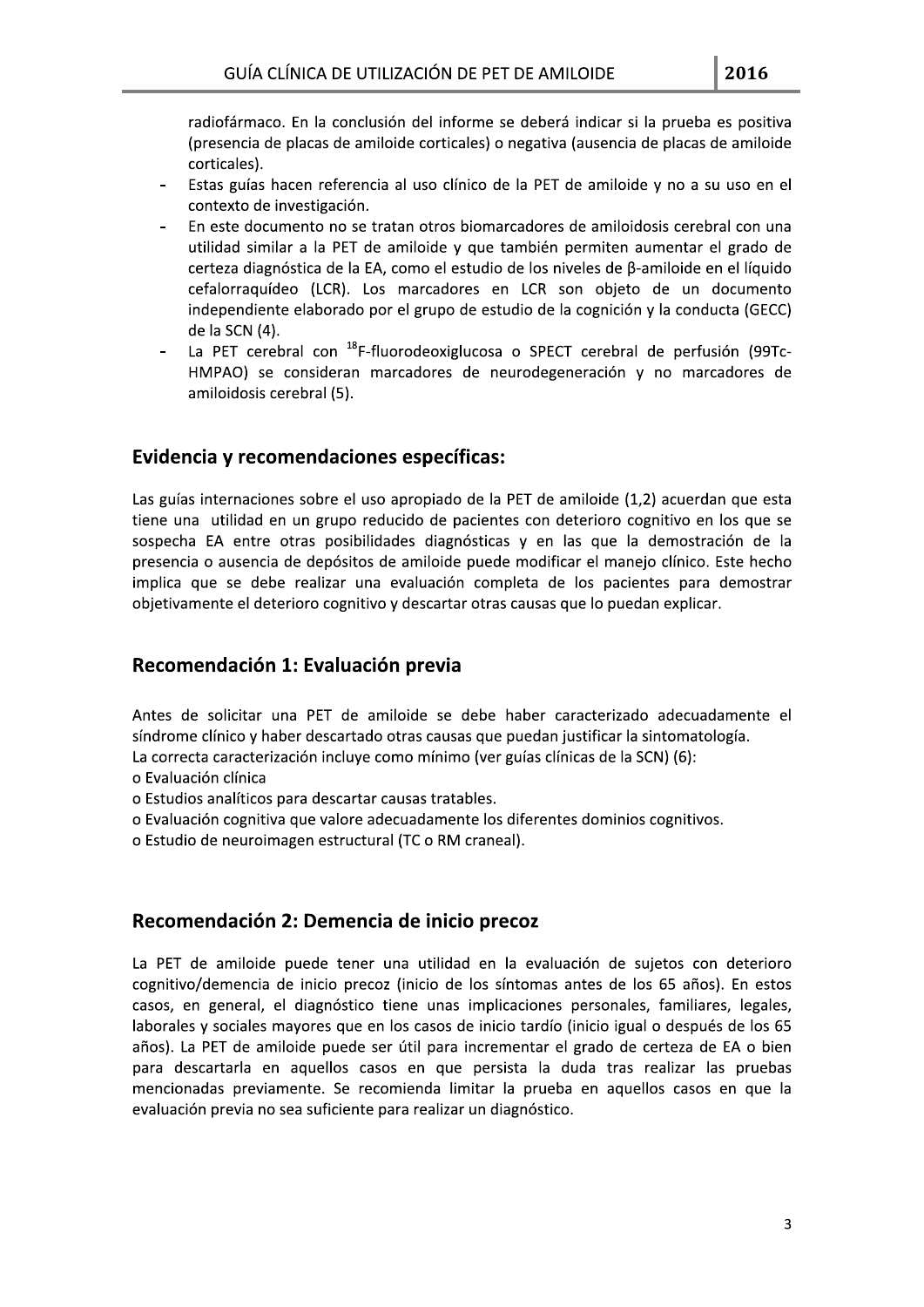## Recomendación 3: Deterioro cognitivo leve (DCL)

El uso de la PET de amiloide puede ser útil en la evaluación de pacientes con DCL, a pesar que debe restringirse a un subgrupo reducido de estos pacientes dado la elevada frecuencia de esta entidad clínica. Para definir el grupo de pacientes con DCL que se pueden beneficiar de esta técnica, deben tenerse en cuenta los siguientes aspectos:

- 1) La presencia de patología amiloide cerebral es frecuente en sujetos mayores de 75 años, y este depósito puede no estar relacionado con los síntomas.
- 2) La presencia de DCL amnésico, con afectación de memoria episódica definida con los test adecuados, constituye a menudo la fase prodrómica de la EA. En este grupo de pacientes, a menudo se solicitan diversas pruebas complementarias para poder establecer o descartar si la sintomatología del paciente es ya la primera manifestación de una EA subyacente. Entre estas pruebas están la RM craneal para demostrar una atrofia hipocampal, una PET de <sup>18</sup>F-FDG para detectar un hipometabolismo temporoparietal o el estudio de biomarcadores en LCR para determinación de los niveles de  $AB_{42}$ , tau o p-tau. La PET de amiloide puede ser útil en pacientes con DCL, especialmente en casos donde no es posible la realización de las mencionadas pruebas, o estas no son informativas, o bien coexisten otras causas de DCL (vascular o traumática). En este último caso, una PET de amiloide negativa se ha asociado a un menor riesgo de progresión a demencia.

En conclusión, la recomendación de estas guías seria restringir el uso de la PET de amiloide a pacientes con DCL amnésico de <75 años en que otras pruebas complementarias no hayan podido descartar o confirmar con suficiente certeza la EA.

### Recomendación 4: Formas atípicas

El uso de la PET de amiloide puede incrementar el grado de certeza diagnóstica en algunos pacientes con ciertas formas de afasia progresiva primaria y en casos de atrofia cortical posterior en que haya sospecha clínica de EA y el resto de la evaluación no sea suficiente para realizar un diagnóstico.

### Recomendación 5: Usos inapropiados

No está recomendado el uso de la PET de amiloide en las siguientes situaciones:

- Pacientes con EA típica.
- Para determinar la fase de la enfermedad.  $\overline{a}$
- Pacientes con quejas subjetivas de memoria o sin déficit cognitivo objetivado.  $\blacksquare$
- Individuos asintomáticos (habitualmente con una historia familiar de EA o preocupados por sufrir la enfermedad).
- Indicaciones no médicas (por ejemplo por razones laborales, legales o financieras).